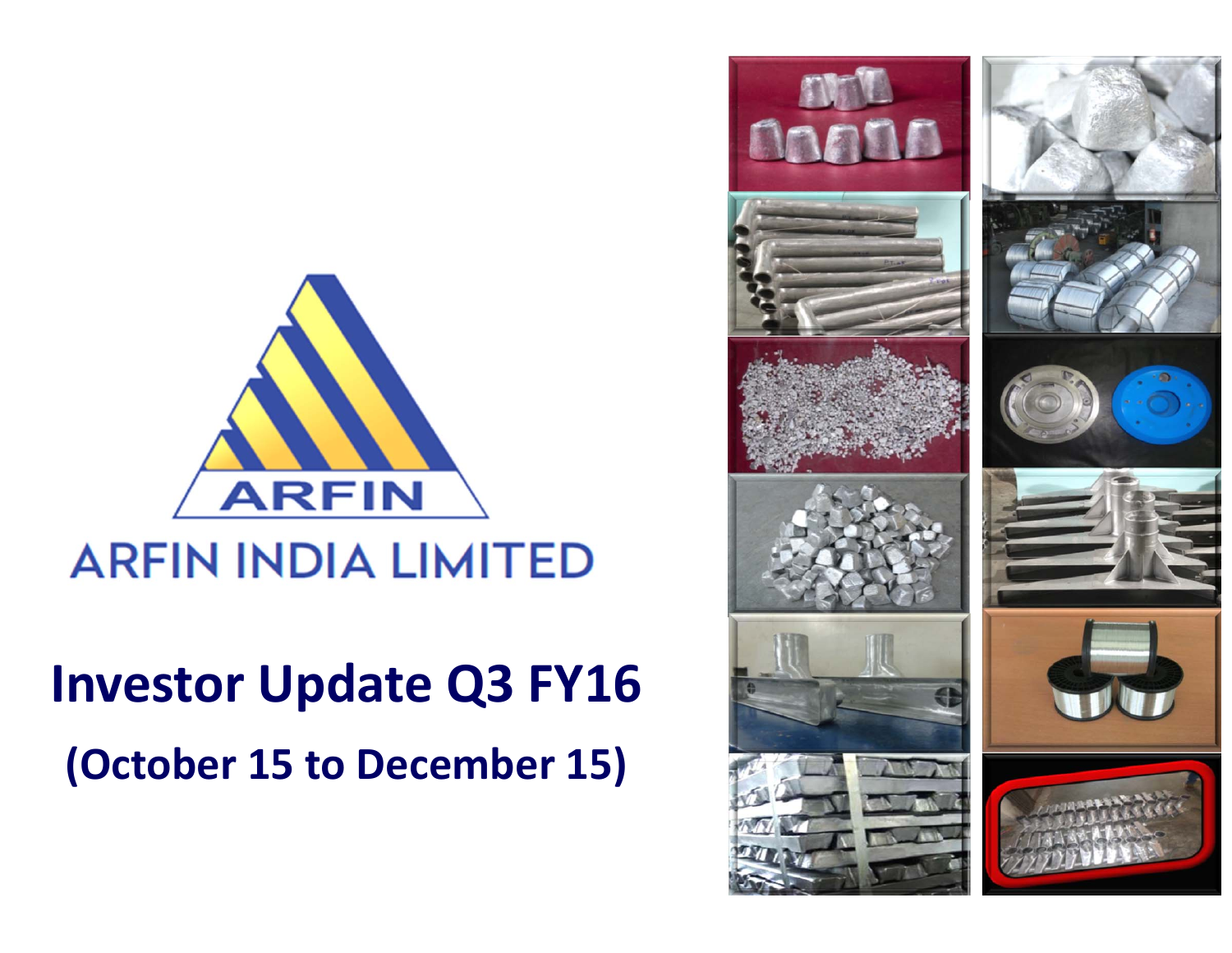# **Business Overview**



- The Company has reported Volume Growth of 18.27% during the quarter ended December 31, 2015 in compare to previous year's quarter ended December 31, 2014 although top line has increased marginally by 2.77%.
- **Cored Wire Plant** is currently running at its full capacity and the plant capacity has been booked for whole year. The Company is planning to expand this vertical and is about to buy additional plant to meet the market demand.
- **Alloy plant** set up has been done successfully and commercial production started during the quarter ended September 30, 2015. The Company has received new orders of 300 metric tons to be completed during the month of February 2016. Currently the plant is running at full capacity to complete the orders in time.
- **Conductor & Cable wire plant** installation is almost done and trial production from the plant is expected by end of February 2016.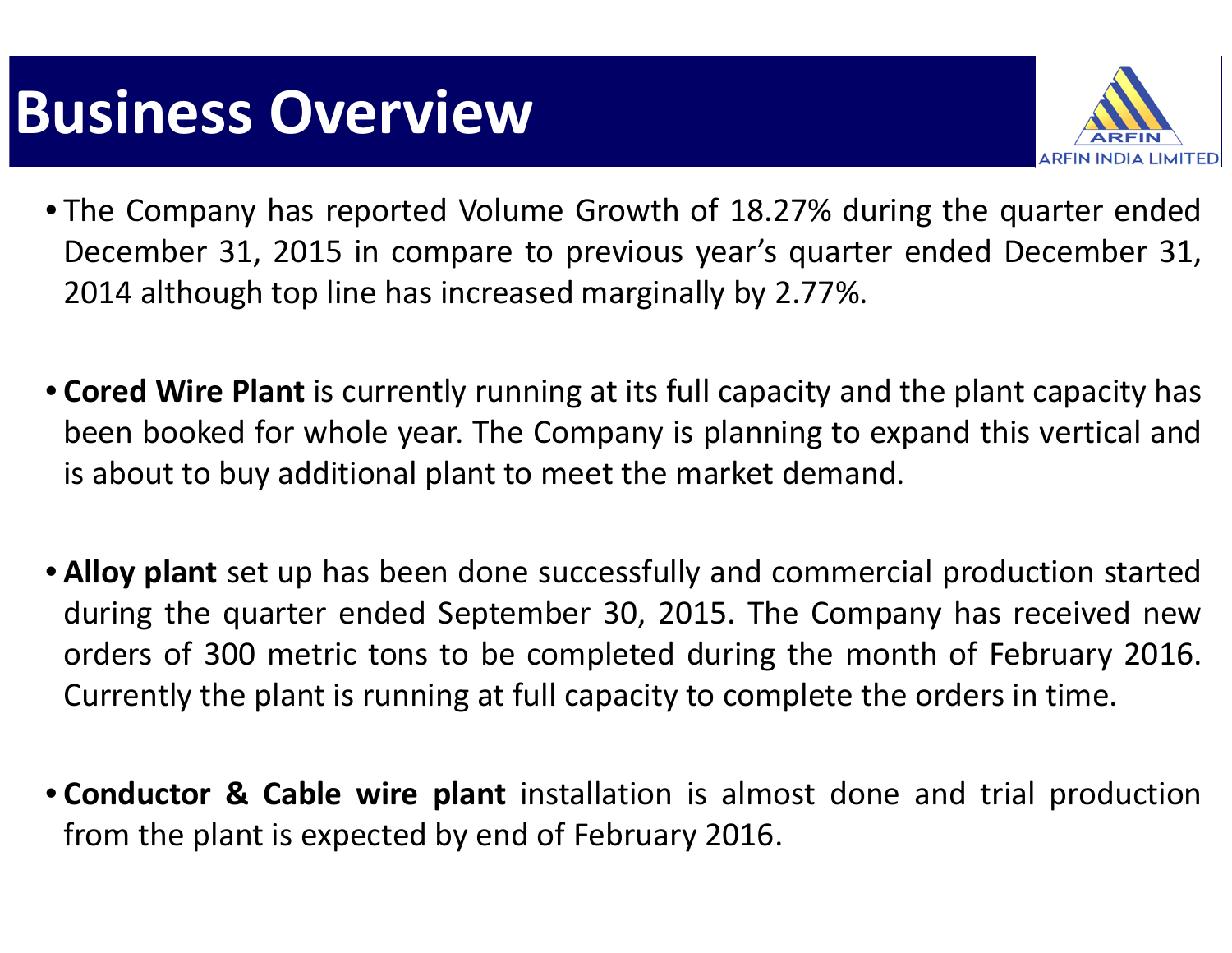# **Financial Snapshot**





#### **Sales Quantity EBIDTA & PAT (**₹ **in Lacs)**

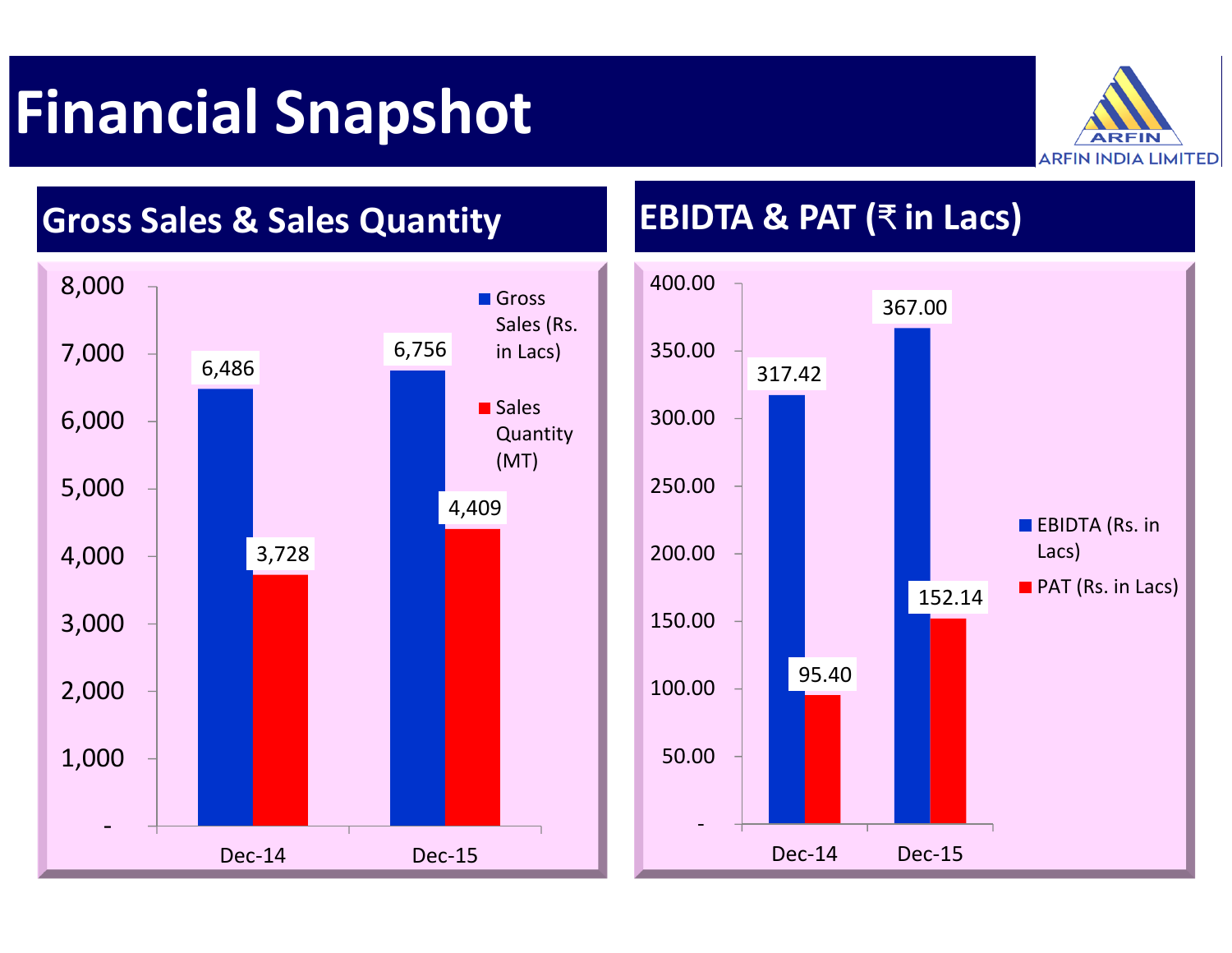### **Financial Performance ‐ Income Statement**



| <b>INCOME STATEMENT (₹ in Lacs)</b>          | 3 Months      |               |          |
|----------------------------------------------|---------------|---------------|----------|
| <b>Particulars</b>                           | <b>Dec-15</b> | <b>Dec-14</b> | Growth % |
| Net Sales/Income From Operations             | 5,753.86      | 5,598.78      | 2.77%    |
| <b>COGS</b>                                  | 4,663.13      | 4,701.17      |          |
| <b>Gross Profit</b>                          | 1,090.73      | 897.61        | 21.51%   |
| <b>Gross Margin %</b>                        | 18.96%        | 16.03%        |          |
| <b>Employees Benefit Expenses</b>            | 62.05         | 43.28         |          |
| Power & Fuel                                 | 60.71         | 217.62        |          |
| <b>Other Expenses</b>                        | 600.98        | 327.76        |          |
| <b>Total Expenses</b>                        | 723.74        | 588.66        |          |
| Other Income                                 |               | 8.47          |          |
| <b>EBIDTA</b>                                | 367.00        | 317.42        | 15.62%   |
| <b>EBIDTA %</b>                              | 6.38%         | 5.67%         |          |
| Depreciation & Amortization Expenses         | 22.39         | 10.12         |          |
| <b>EBIT</b>                                  | 344.61        | 307.30        |          |
| <b>Finance Costs</b>                         | 119.40        | 166.93        |          |
| <b>PBT</b>                                   | 225.21        | 140.37        | 60.44%   |
| PBT %                                        | 3.91%         | 2.51%         |          |
| Tax Expense                                  | 73.07         | 44.97         |          |
| <b>PAT</b>                                   | 152.14        | 95.40         | 59.48%   |
| PAT %                                        | 2.64%         | 1.70%         |          |
| <b>Basic &amp; Diluted Earning Per Share</b> | 5.04          | 3.16          | 59.49%   |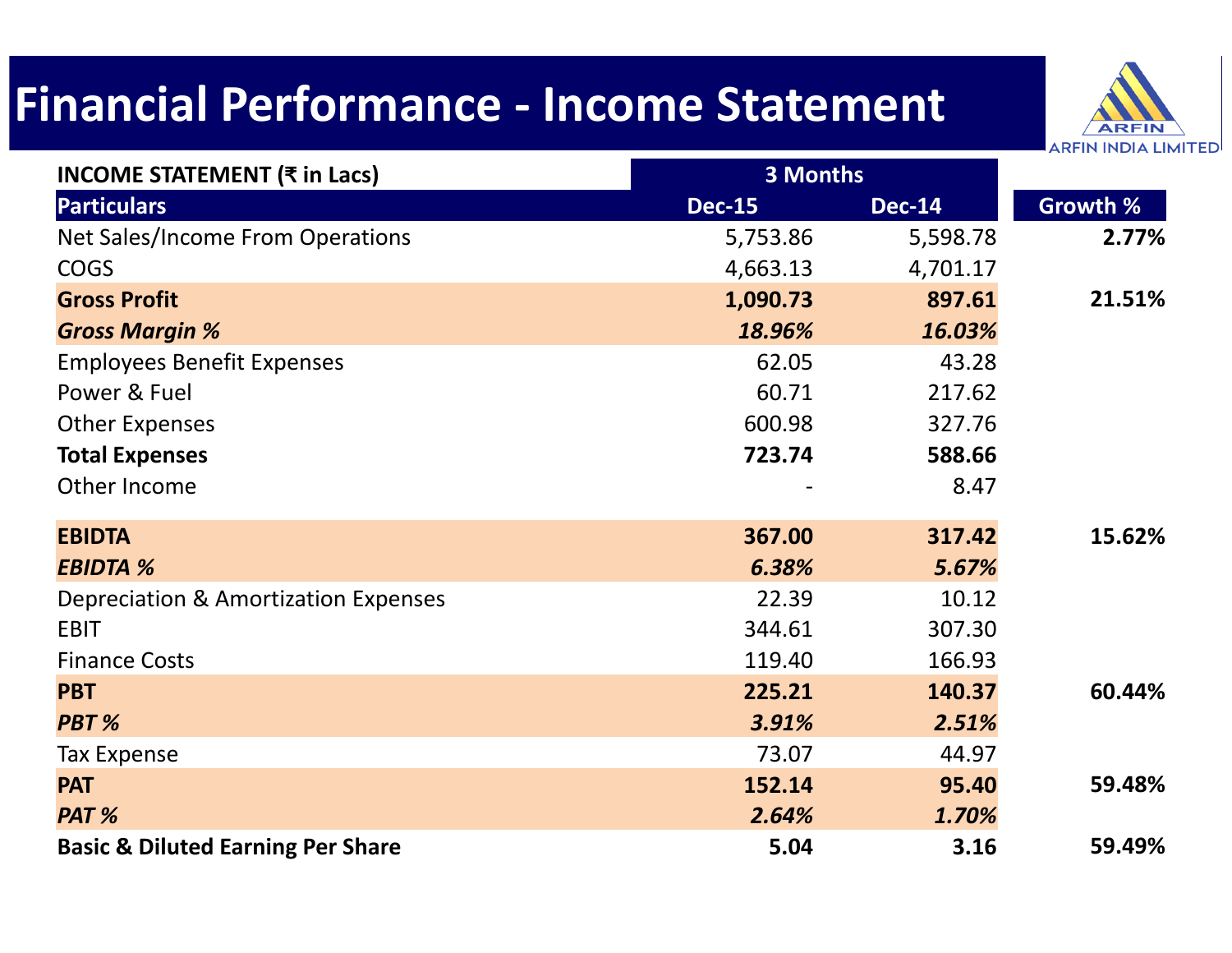# **Financial Snapshot**



- The Company has reported Total Income from Operations of ₹ 5,753.86 Lacs with marginal year on year growth of 3% and EBIDTA of ₹ 367 Lacs for the quarter ended December 31, 2015.
- •The Company has reported EBIDTA Margins of 6.38% of Net Sales which is higher by 71 bps as compared to previous year quarter ended December 31, 2014. EBIDTA Margin has improved on account of substantial reduction in cost of power & fuel.
- •The Company has reported year on year increase in Profit After Tax of 59.48% which is mainly on account of improved gross margins, operational efficiencies and reduction in cost of borrowings.
- Earning Per Share (EPS) has been increased to ₹ 5.04 per share in compare to ₹ 3.16 during the previous year quarter ended December 31, 2014.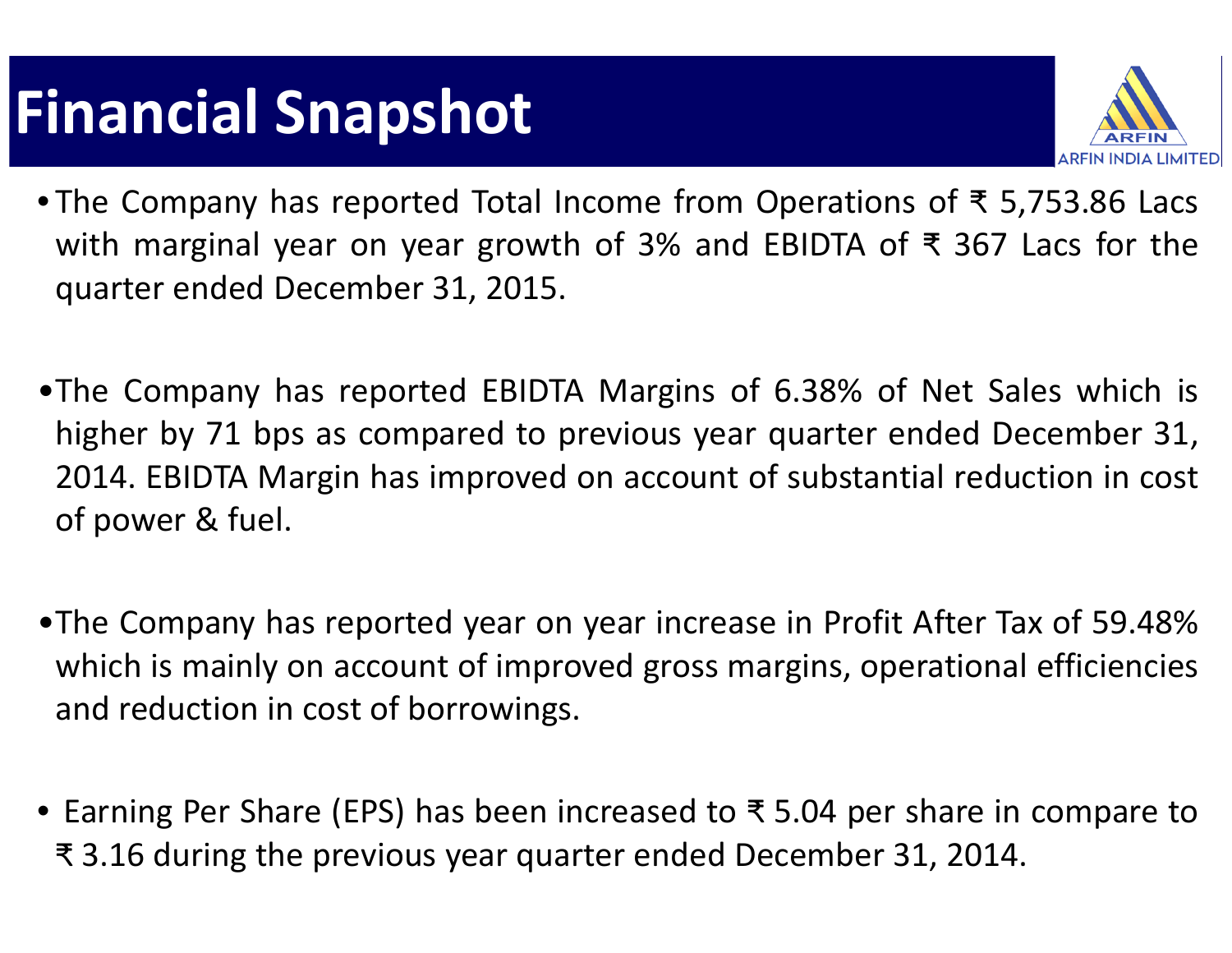

# *Thank You*

#### **REGISTERED OFFICE**

B‐302, Pelican House, Gujarat Chamber of Commerce Building, Ashram Road, Ahmedabad‐380009, Gujarat, India.

**IR CONTACT:** investors@arfin.co.in

**TELEPHONE NO. :** +91‐79‐26583791**CIN:** L65990GJ1992PLC017460**WEBSITE:** www.arfin.co.in